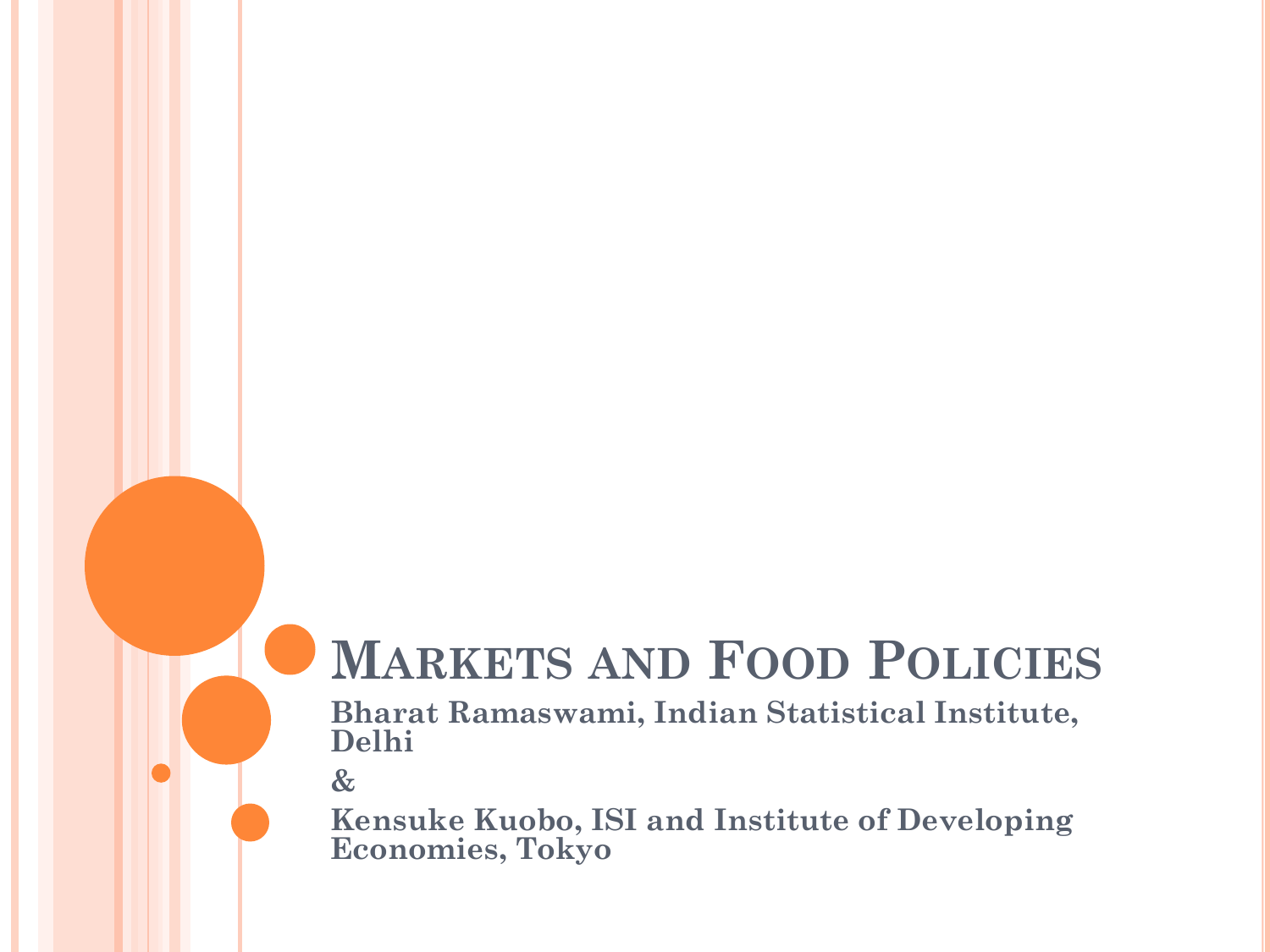## TWO QUESTIONS

# A. How do markets deal with high food prices? B. How do markets deal with price volatility?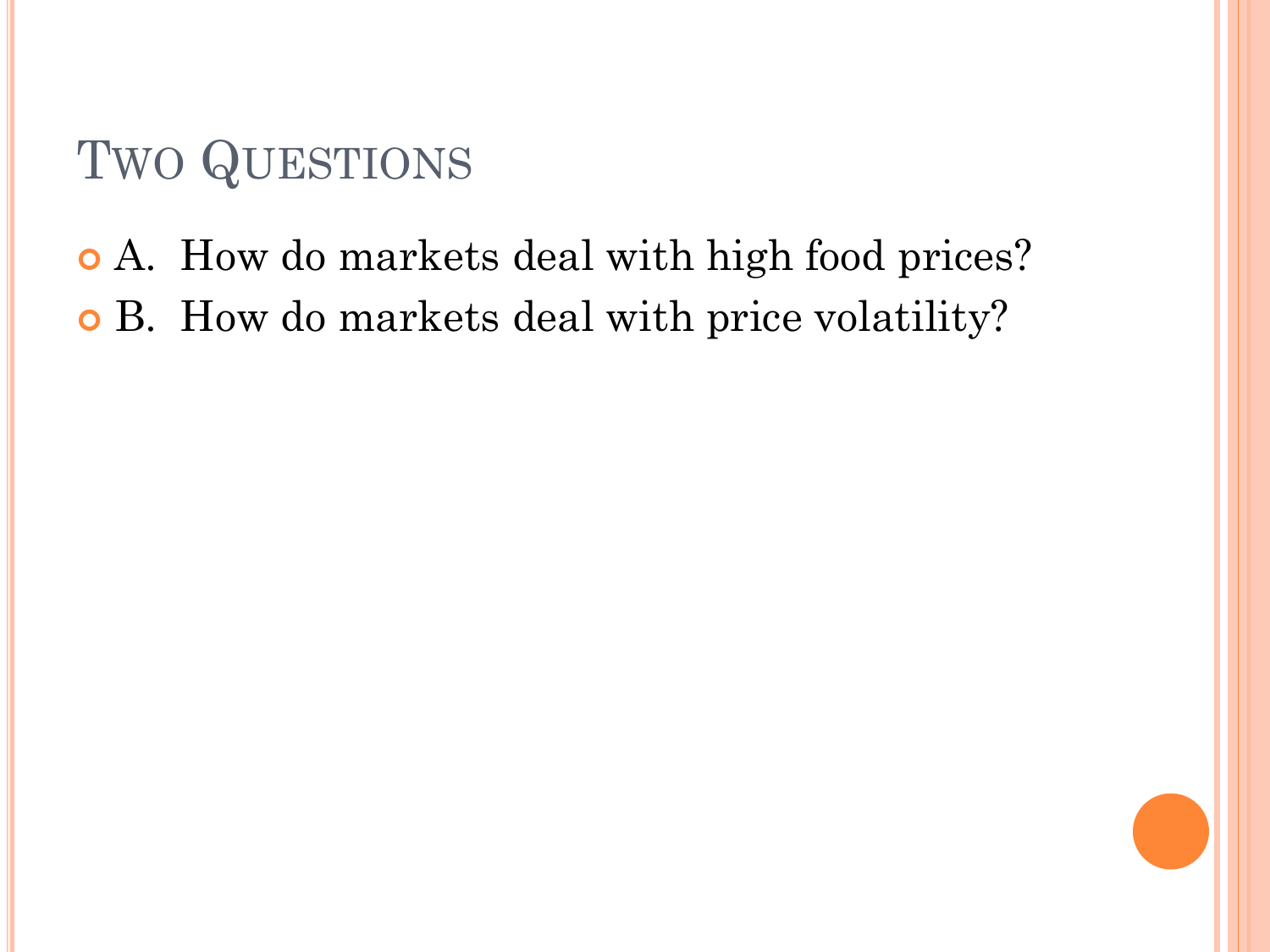## MARKET RESPONSES TO HIGH FOOD PRICES

- If subsitution of food by non-food is limited, first order consumer impacts are not hard to estimate.
- **o** Producer impacts have to take into account supply response: shift from other crops, greater input intensity, bringing more land into cultivation.
- These will have consumer impacts as well.
- Calls for policies that will facilitate producer response.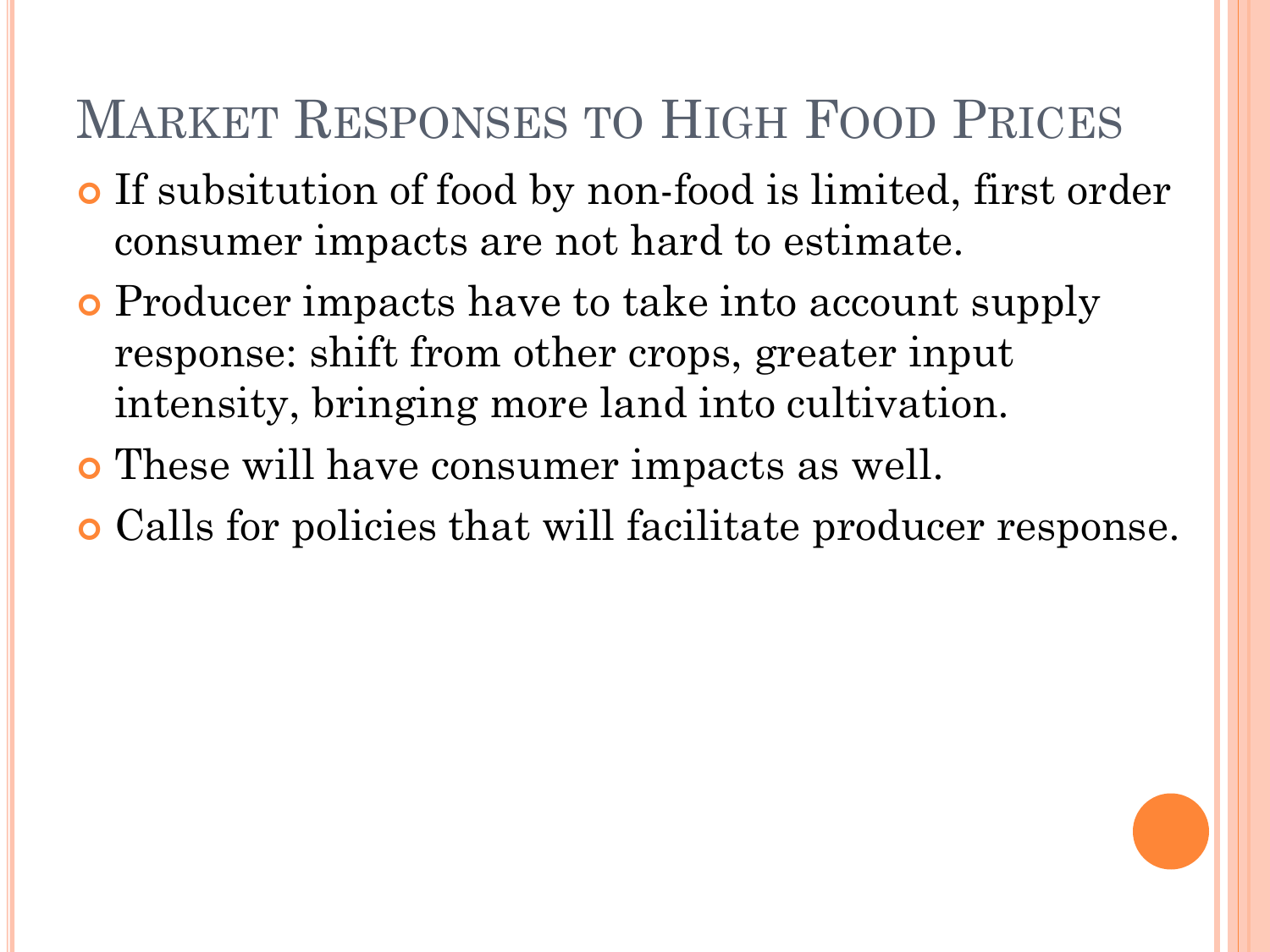## PRICE VOLATILITY

- Endogenous and exogenous: Endogenous volatility arises from uncoordinated price expectations, e.g., cobweb.
- Market mechanisms that cope with price volatility: trade and storage facilitated by credit and insurance.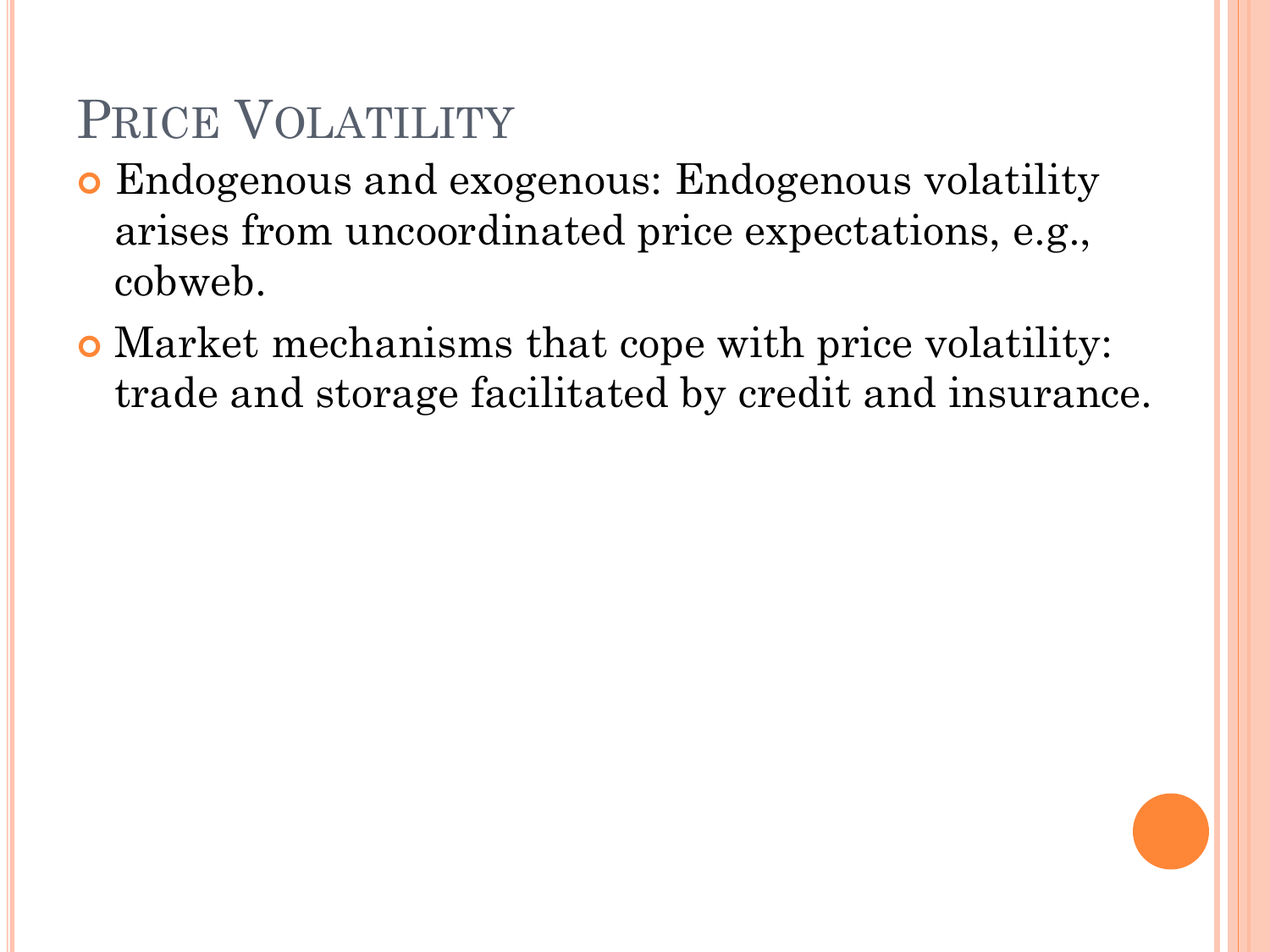### TRADE AND AGGREGATE SHOCKS

- Trade, by itself, redistributes current supplies to those who can pay for it most.
- **o** This cannot help if there are shocks to aggregate output.
- Aggregate shocks: What is the level of aggregation?
- If it is a region, domestic market institutions of trade and finance will help.
- If it is a country, global market institutions will come into play.
- International trade can augment supplies in `bad' years at reasonable cost.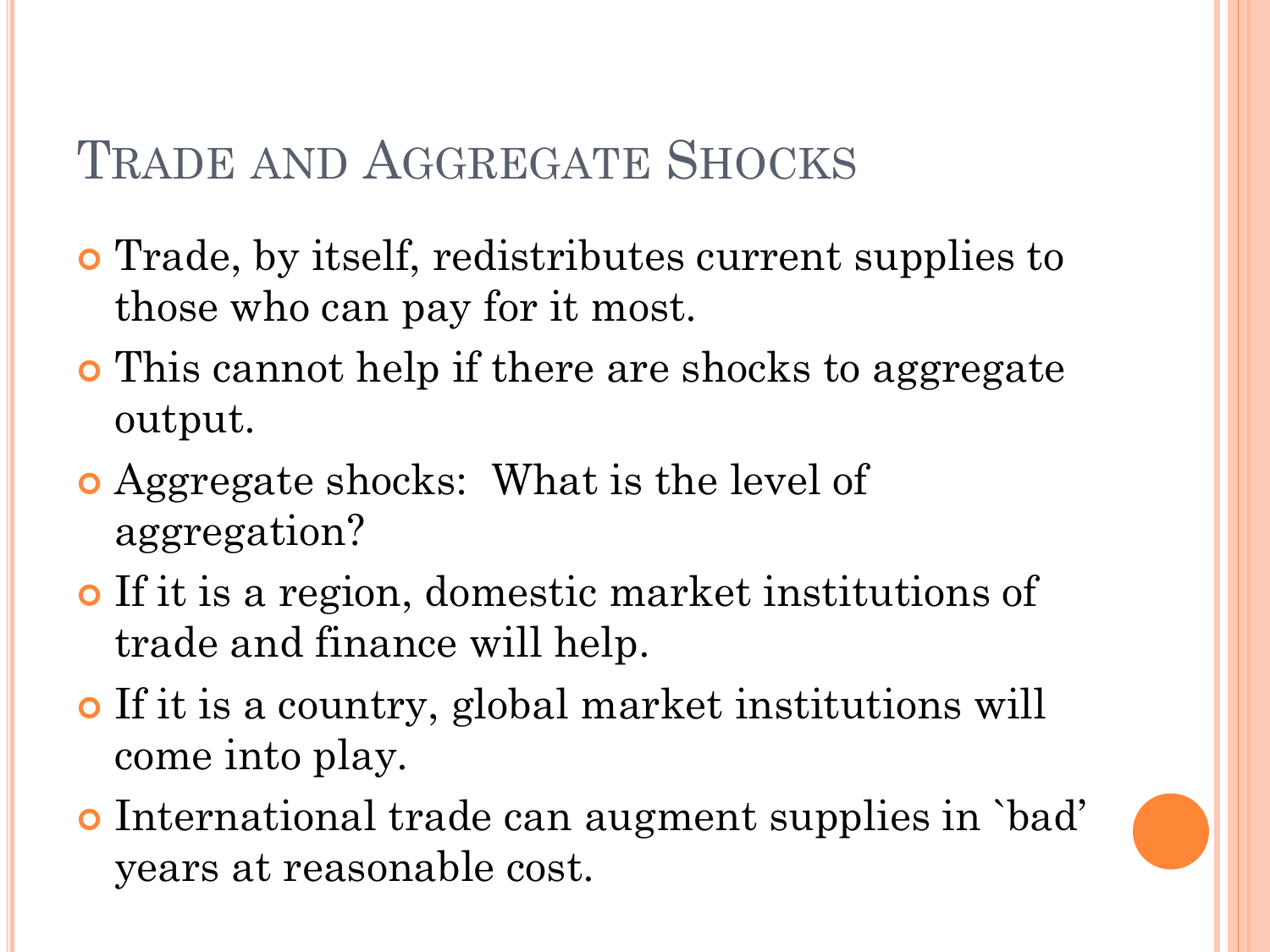#### TRADE AND GLOBAL SHOCKS

- **o** Trade cannot augment supplies when there are shocks to aggregate global output.
- **o** Indeed, when there are such shocks, markets tend to contract as exporting countries impose restraints.
- When world markets are thin or when the country is a large player in world markets, international trade may not even buffer country shocks that well.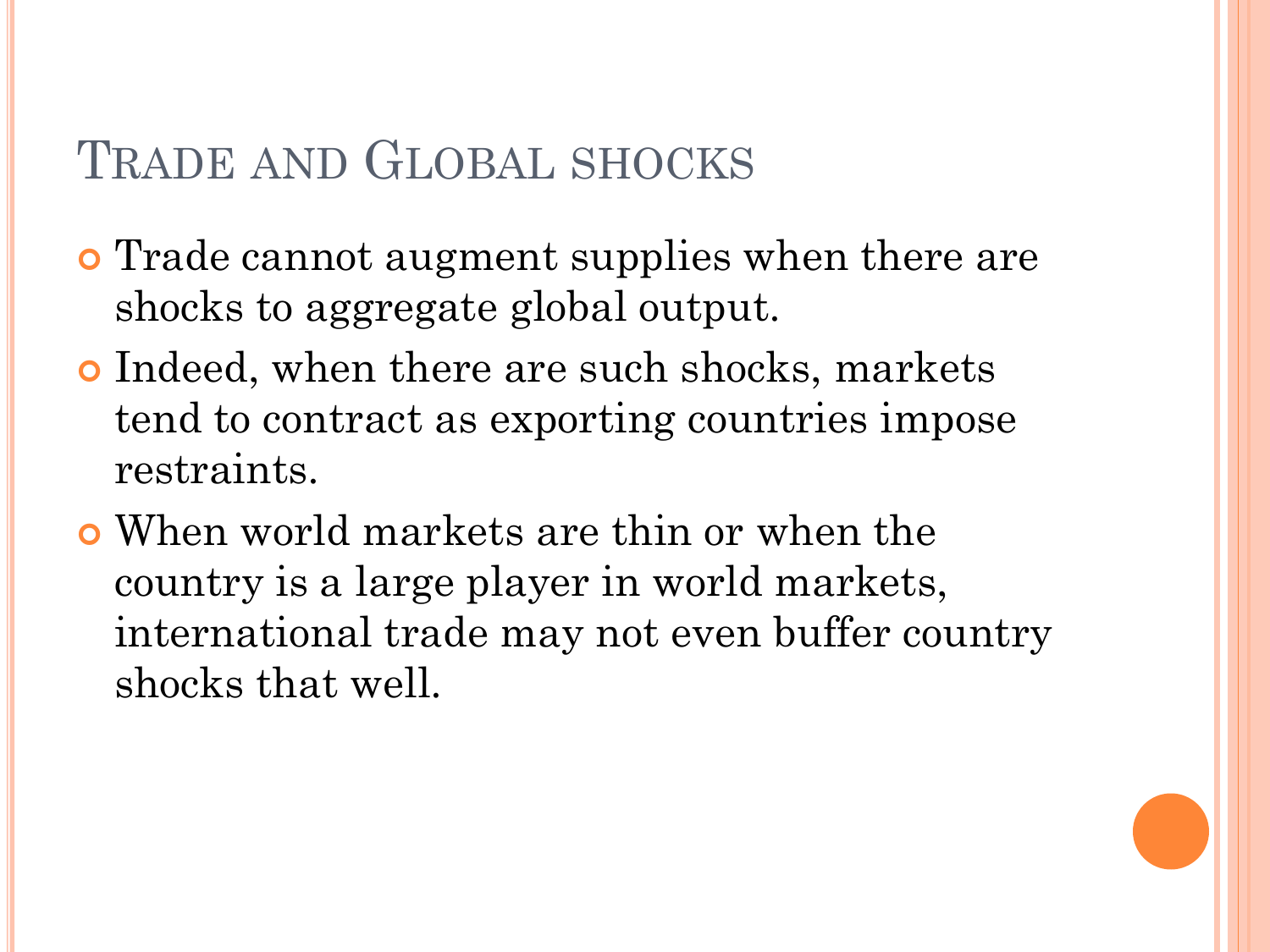### STORAGE

- Will the private sector carry enough stocks?
- Private storage across crop years is negligible in India.
- Yet some storage is socially desirable because of poor consumers because of failures in formal credit and insurance institutions.
- General point: There is likely to be a wedge between private and social optimality that would justify government stabilization.
- Even when trade works well in most circumstances, policymakers cannot afford to ignore synchronous or aggregate shocks even if the probability of such outcomes is not high.
- Domestic food reserves will be necessary to provide cover to `exceptional' events. They may also be necessary for countries importing commodities traded in thin markets (e.g., rice) or for countries that affect world prices (e.g., India).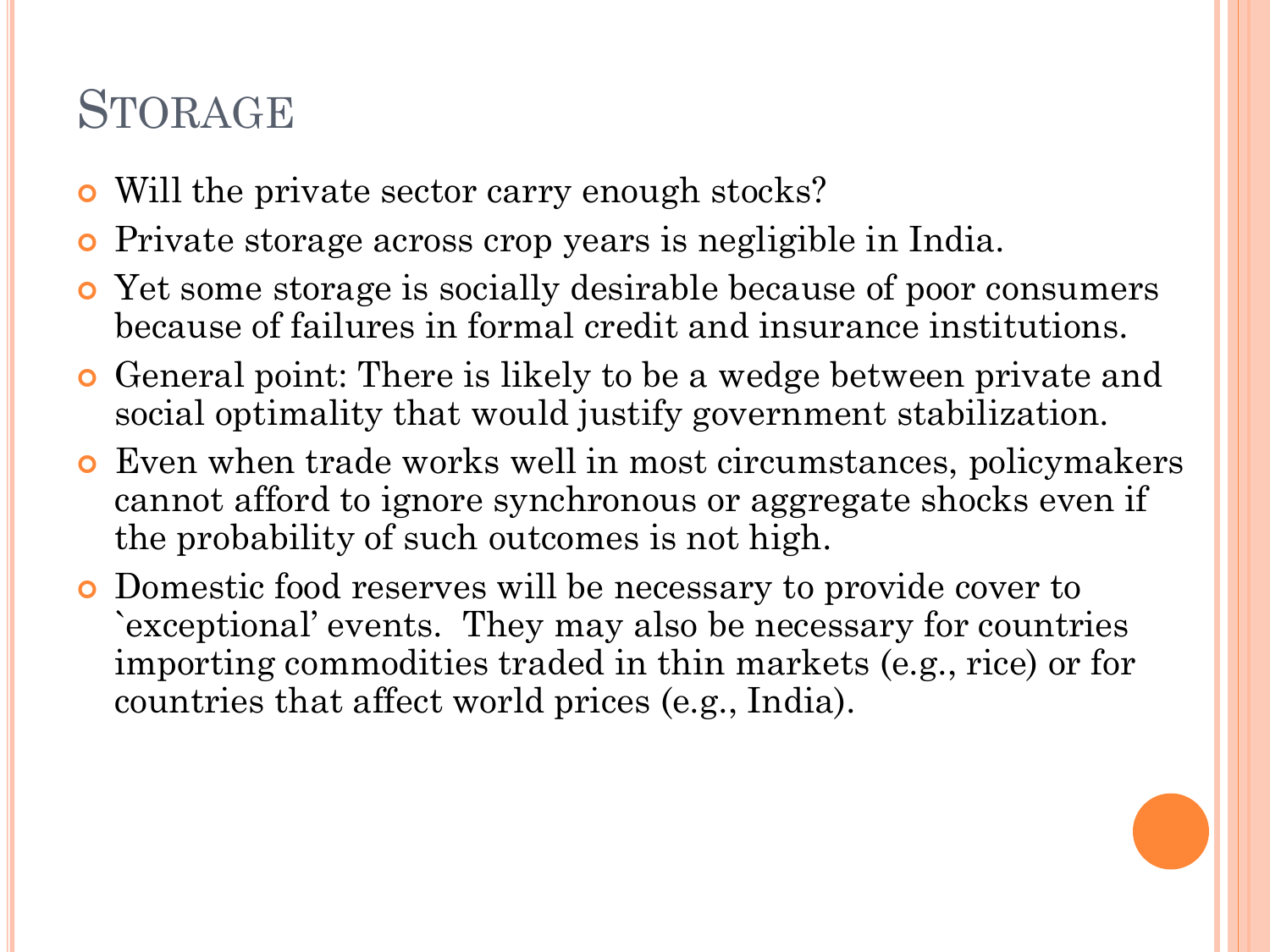# LIMITED STOCKS AND VULNERABILITY IN WEST AFRICA



Source: USDA Foreign Agricultural Service, Production, Supply and Distribution Online. The following countries are included: Benin, Burkina Faso, Cote d'Ivoire, the Gambia, Ghana, Guinea, Guinea-Bissau, Liberia, Mali, Mauritania, Niger, Nigeria, Senegal, Sierra Leone, Togo.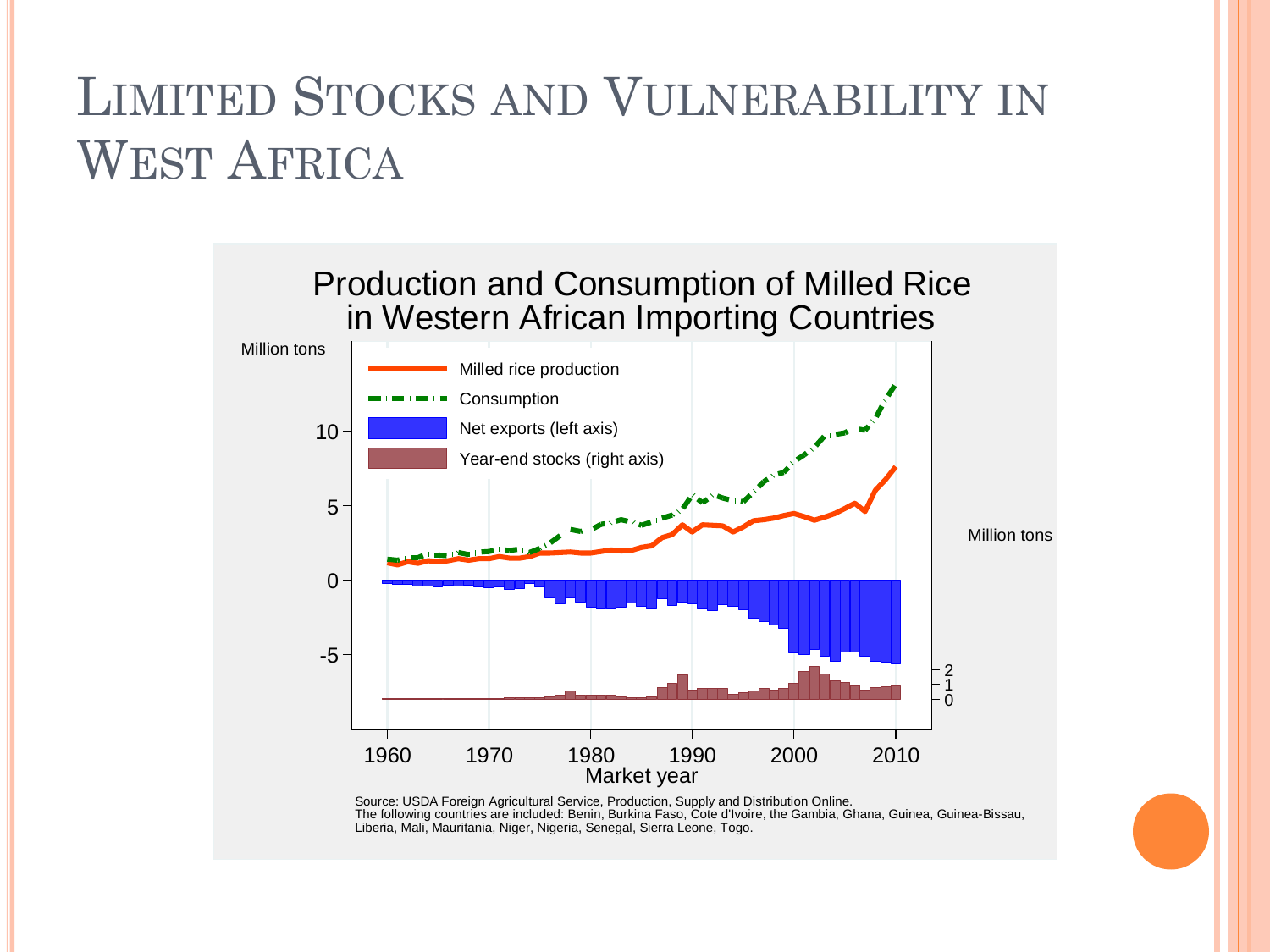#### DERIVATIVE MARKETS

- Is it necessary for the government to hold the stocks?
- It could enter into contracts in derivative markets and the private sector could hold it on its behalf.
- If feasible, this could be a worthwhile alternative given that government costs tend to bloat.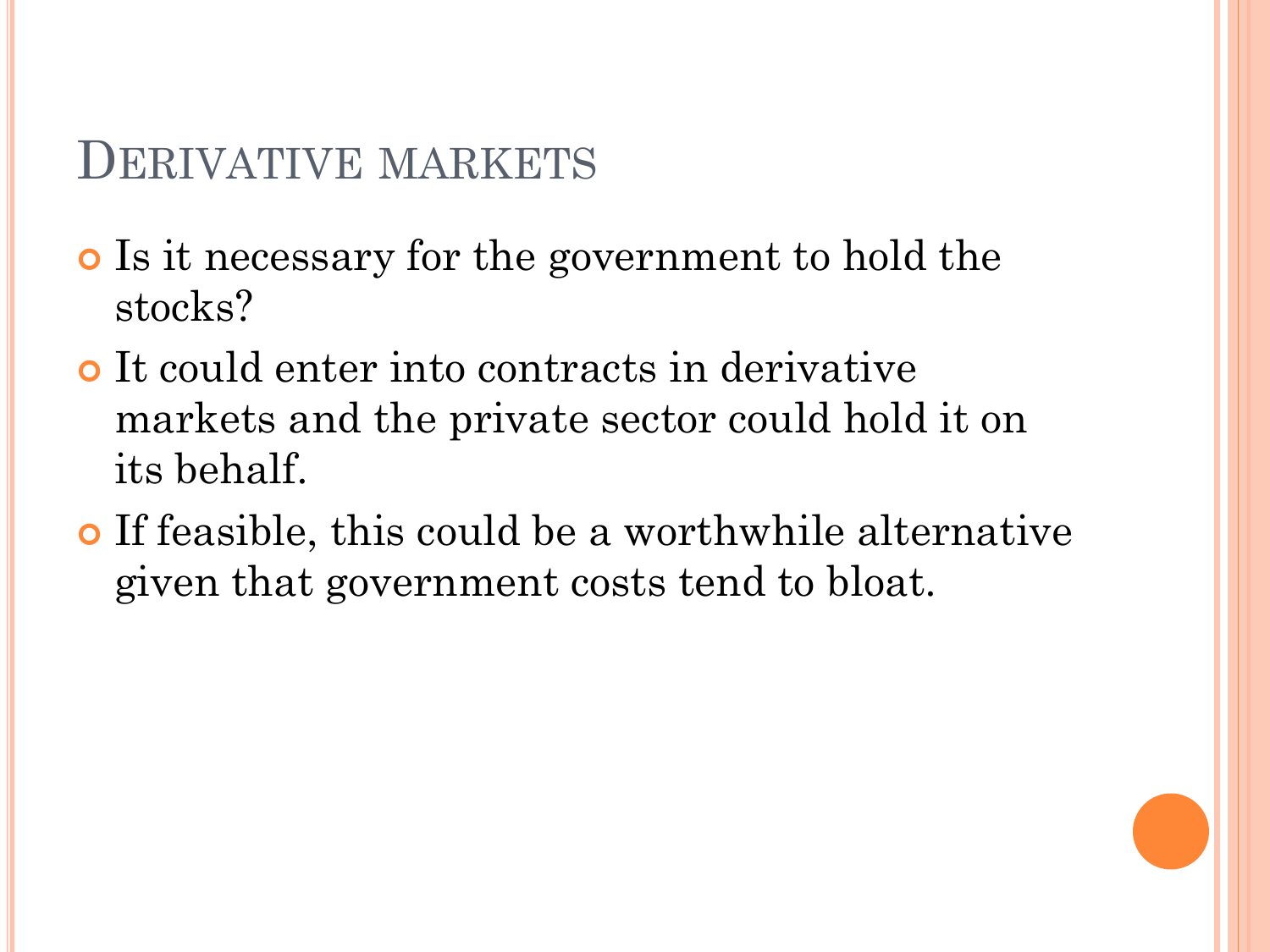# INDIAN EXPERIENCE WITH DERIVATIVE MARKETS

- Govt wheat stocks in April 2007 were feared to be low and there was talk of imports.
- At that time, it was not clear about how much would be necessary and what would be the temporal requirement.
- A 3 person committee was formed outside the government to contract in derivative markets: (a) call options for the purchase of wheat and (b) hedges at the CBOT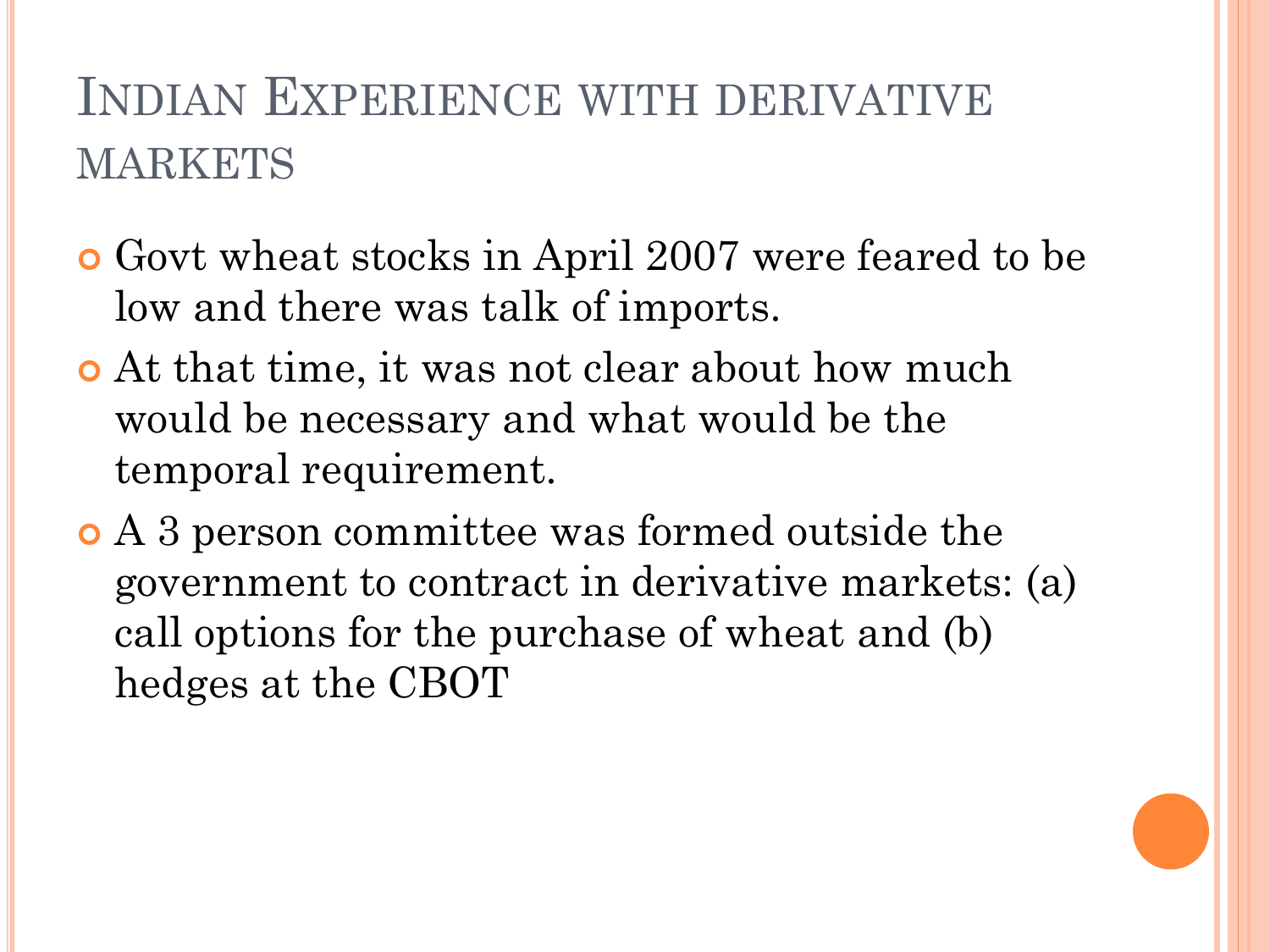# CALL OPTIONS

- India asked for bids from established grain traders and financial firms. These were OTC options. The exchange traded options did not have sufficient liquidity and there was also basis risk involved.
- The bid asked for physical delivery together with the option for financial settlement.
- The financial firms were uncomfortable with the physical delivery commitment.
- Bidders were free to specify the quantities, the ports of delivery (from an agreed list), strike prices and the premium (to be paid upfront).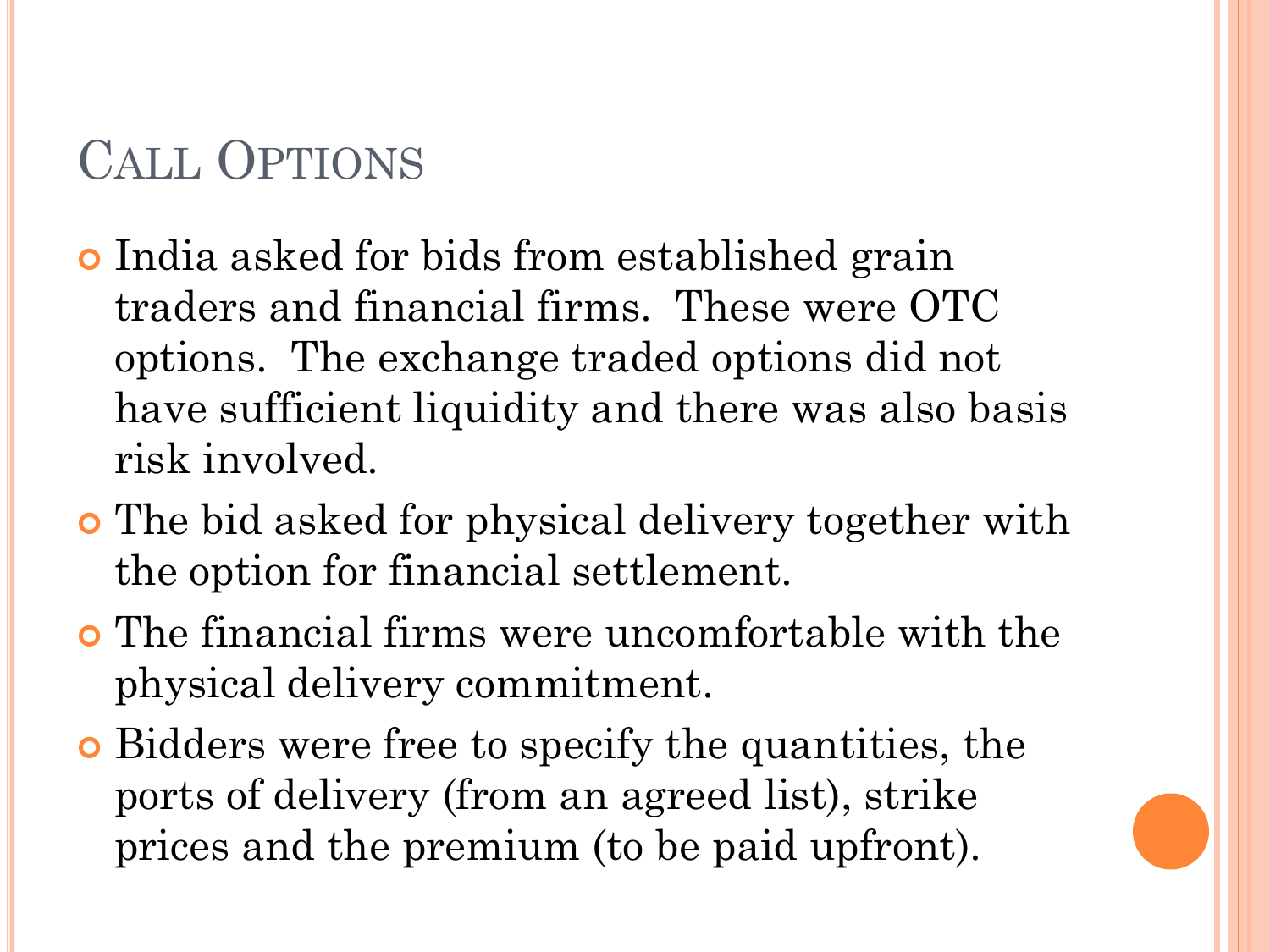#### A DESIGN PROBLEM

- How does one compare options with different strike prices and premiums?
- The committee used a procedure based on a model for financial options.
- o Is this correct? And how would government auditors understand such decisions?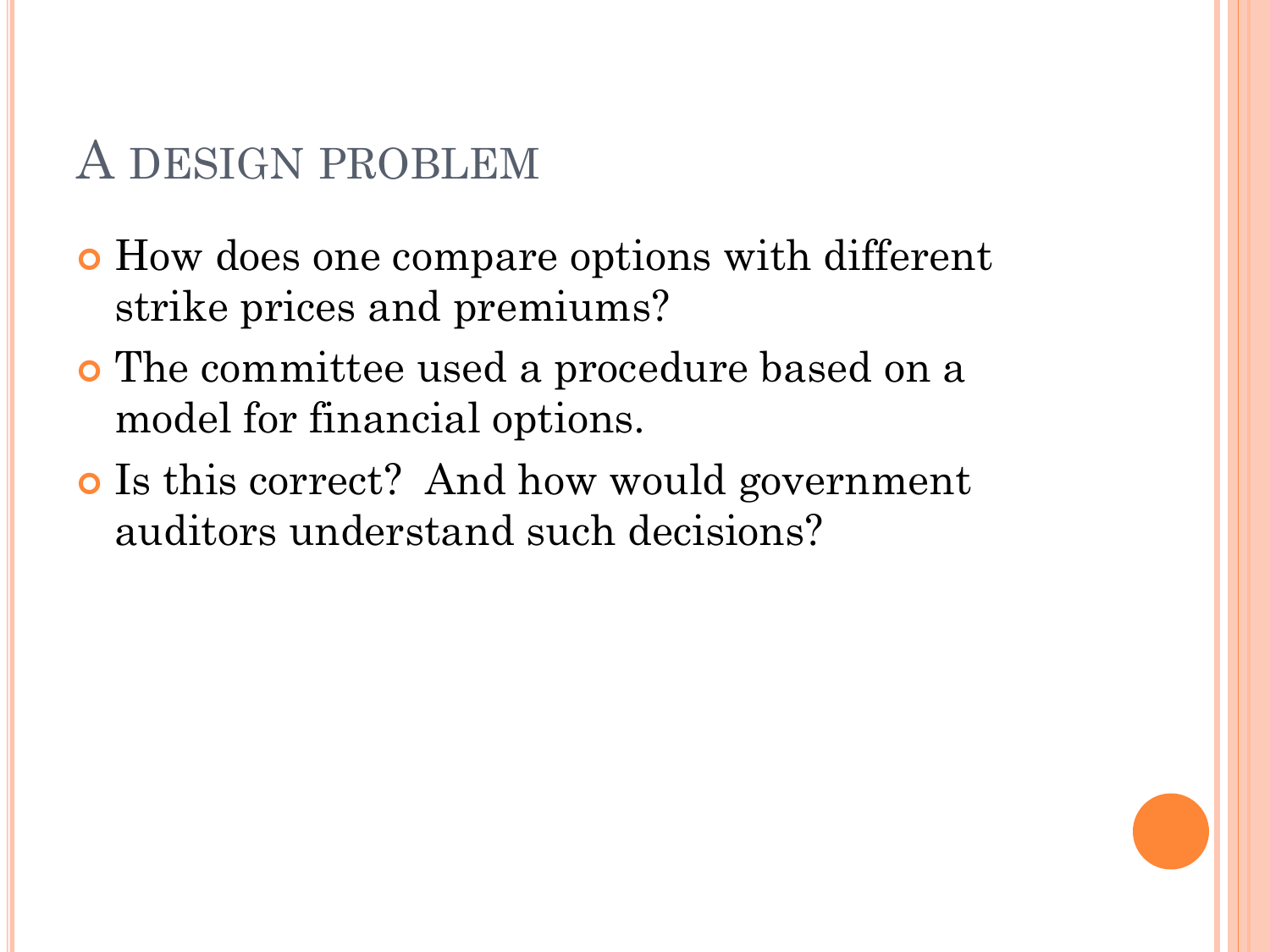#### HEDGING PROGRAM

- From the middle of 2007 to the first quarter of 2008.
- 2 scenarios: Prices could fall in which case the loss in the futures position would match the (notional) profit on the spot transaction.
- Prices could rise in which case the profit in the futures position would match the (notional) loss on the spot transaction.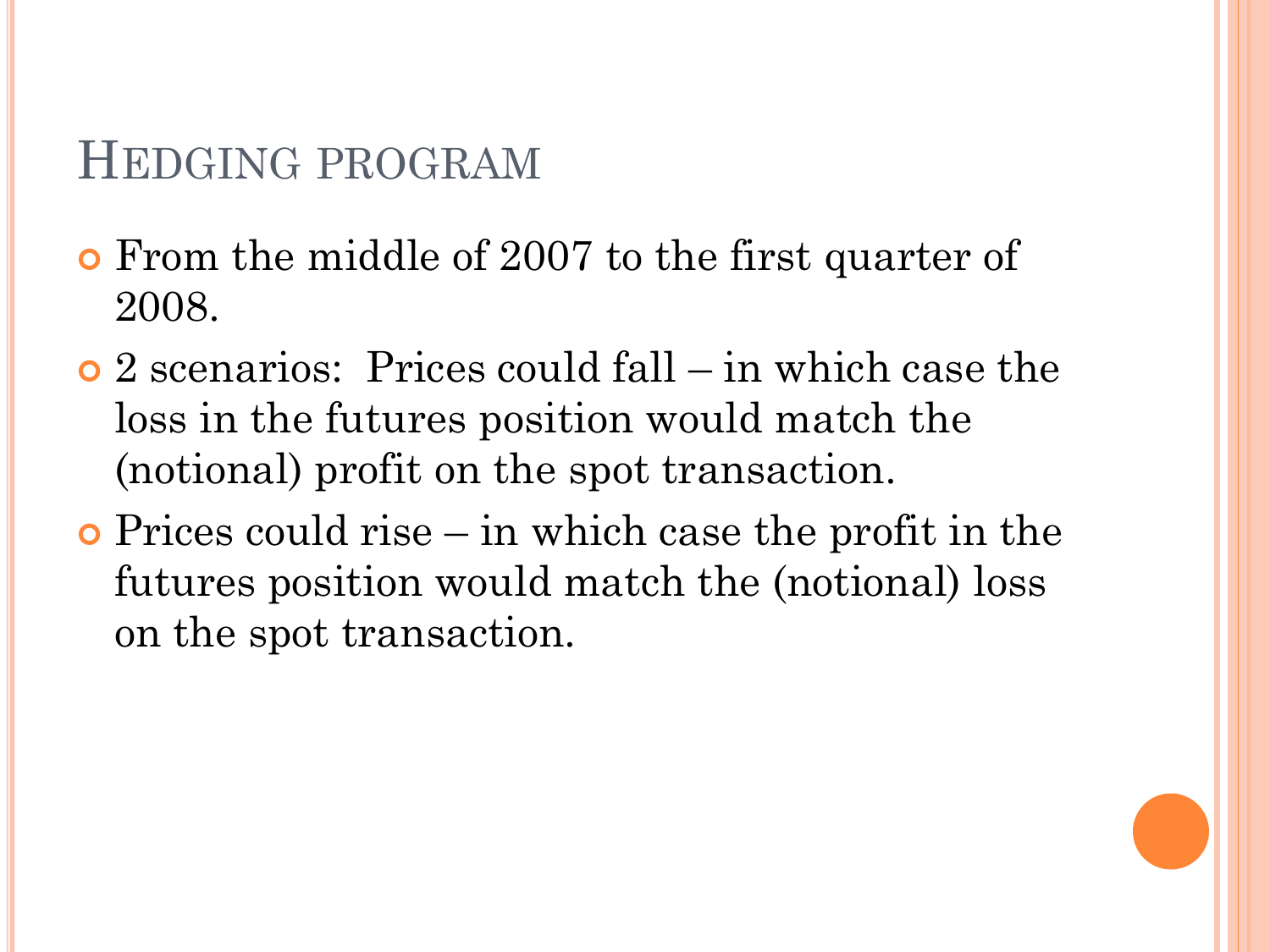#### THE PERIOD OF HEDGE

- In either case, textbook theory says hold the hedge till the spot market transaction.
- In practice, this was not deemed to be relevant advice.
- Firstly, there was a strong presumption that the government auditors would not understand that the hedge has to be evaluated together with the prospect of imports in the spot market. Hence a big loss in the futures program would look bad.
- Second, the program started with a finite cash allocation from the government. What if a deep price decline exhausted the reserve and the hedging program and what if prices rose from that point on?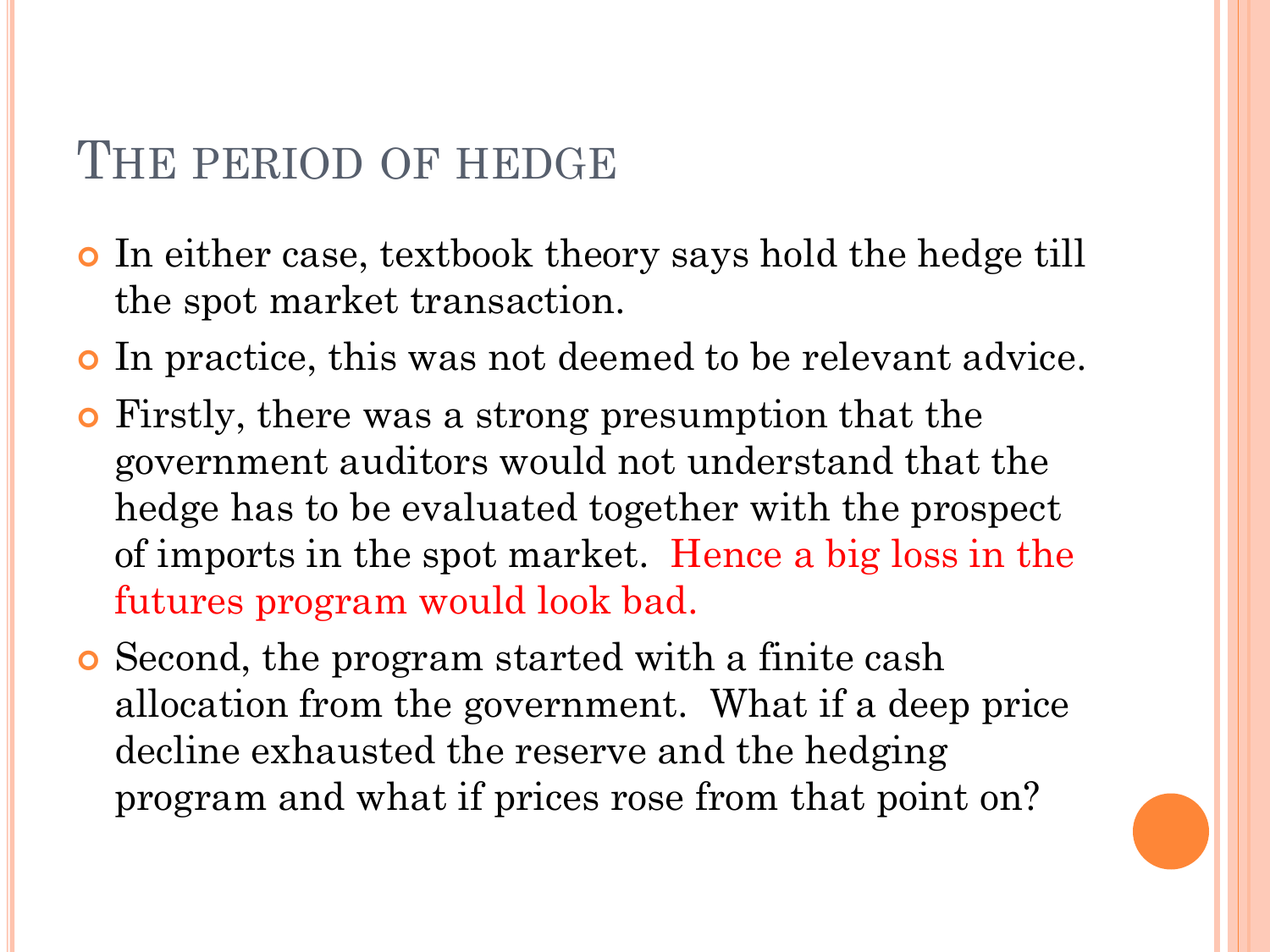## SOME LESSONS

- In 2007/08, the market for call options in wheat needed to be developed. Participants were not sure of their pricing model.
- Insisting on physical delivery in the event of exercising the option did not help in securing wide market participation.
- Success notwithstanding, hedging is fundamentally at odds with government accounting and decision-making.
- It also has to be alert to contrary price movements that can exhaust initial capital.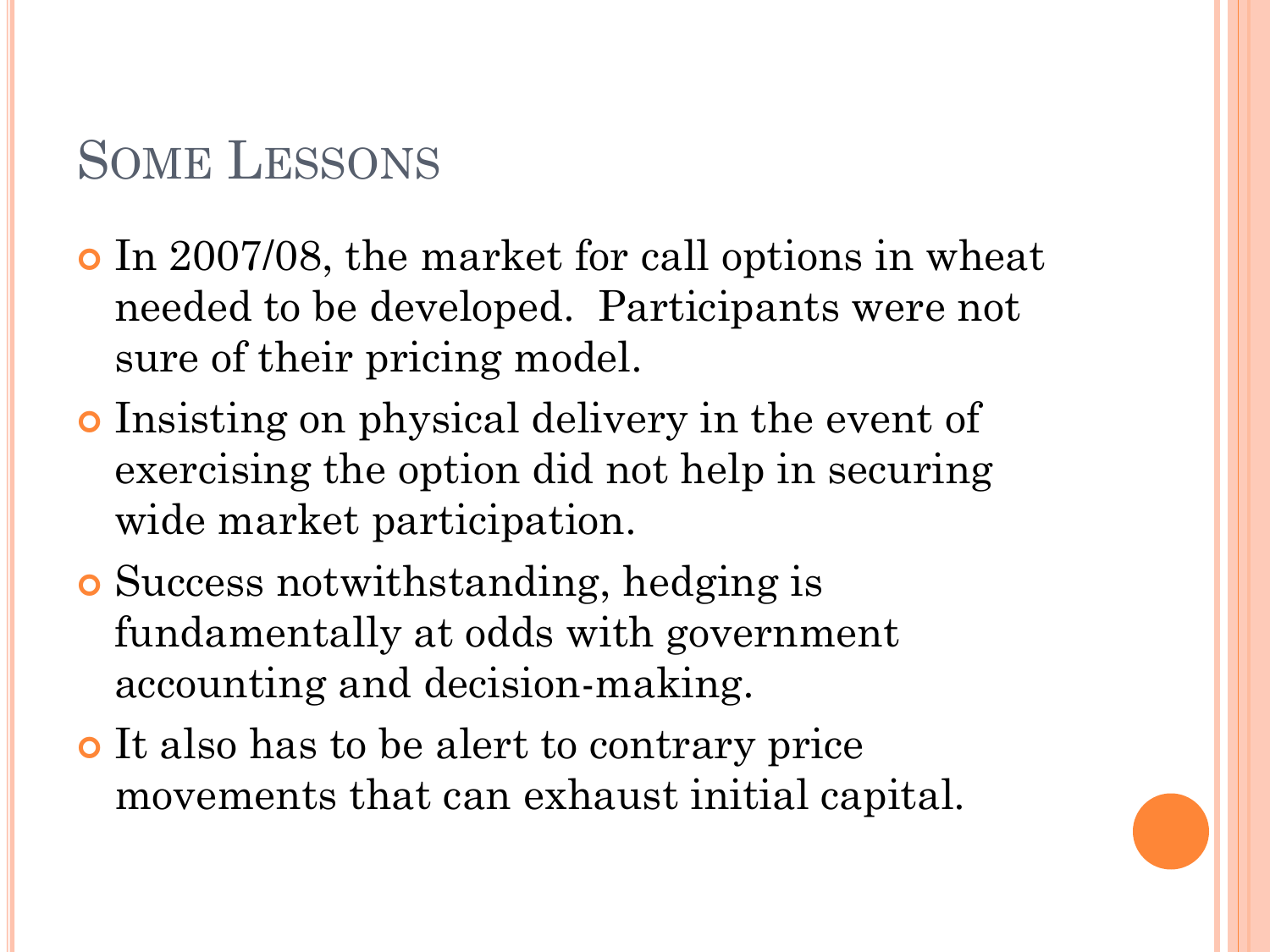### DOMESTIC FOOD RESERVES

- Stabilization schemes with announced price bands are subject to speculative attacks.
- India's grain market intervention is not of that kind. Yet, the intervention has not escaped speculative attack.
- Our claim: India has carried reserves far in `excess' of what it desired.
- This stems from a combination of features (a) a strong political commitment to the needs of the public distribution system (b) an absence of a perceived political cost of excess stocks and (c) the form of market intervention i.e., open-ended procurement.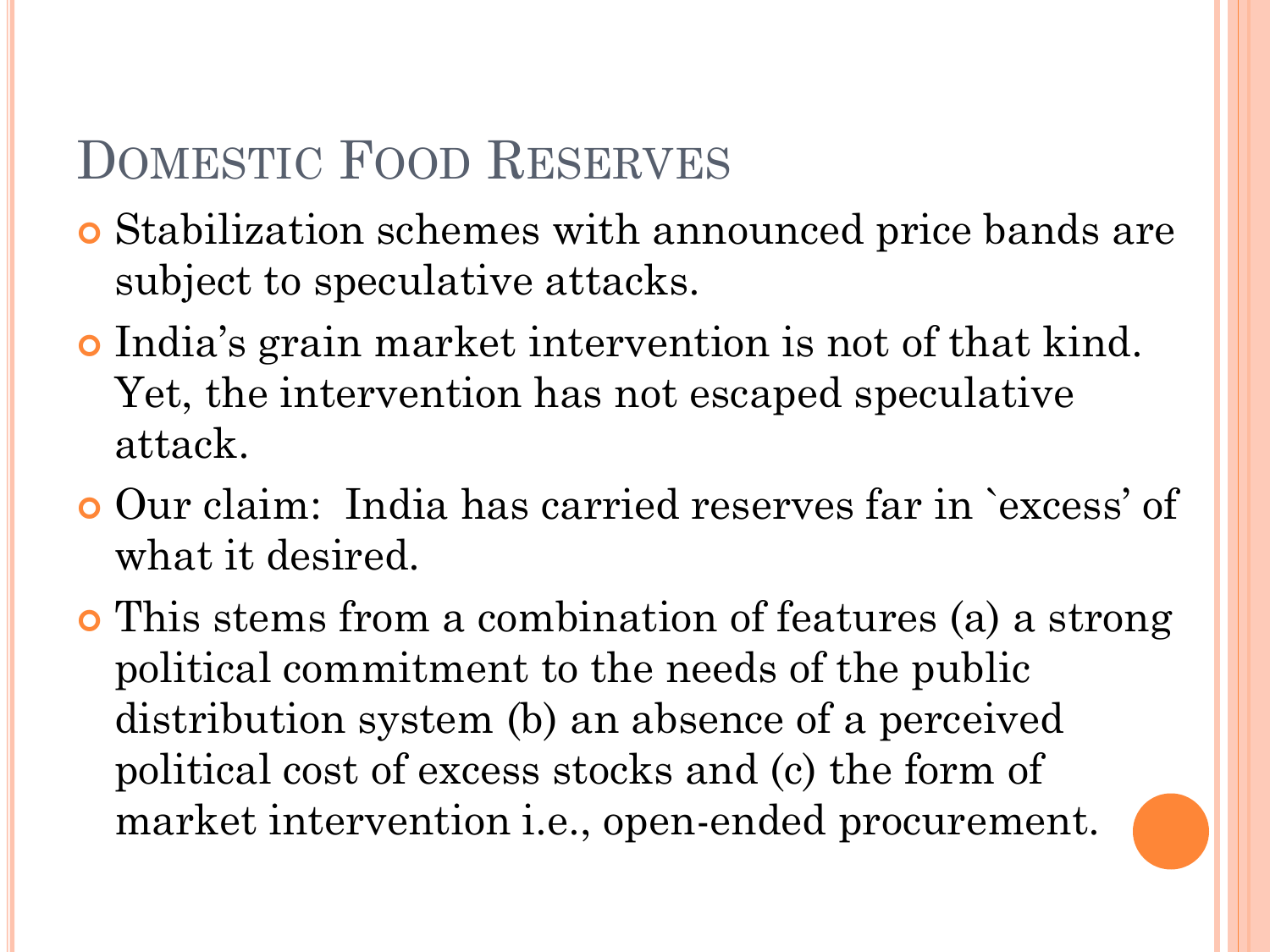## INDIA'S INTERVENTION

- Government announces a procrurement price at which it is obligated all that is offered to it.
- The *ideal* procurement price that will give the government exactly what it needs depends on the available supplies (i.e., harvest, available stocks) and the alternatives to the farmer (prices from trade later in the season).
- The latter depends on expectations and it depends on (a) existing government stocks and how much is expected to be sold later (b) the subsidised price at which the government sells grain (c) world prices and possible export prohibitons or imports (on government account).
- The *ideal* price is contingent and the announced price that tries to approximate it is guess-work.
- If the announced price does not seem to induce desired procurement, the government often announces a revision. However, an amendment in the opposite direction is impossible.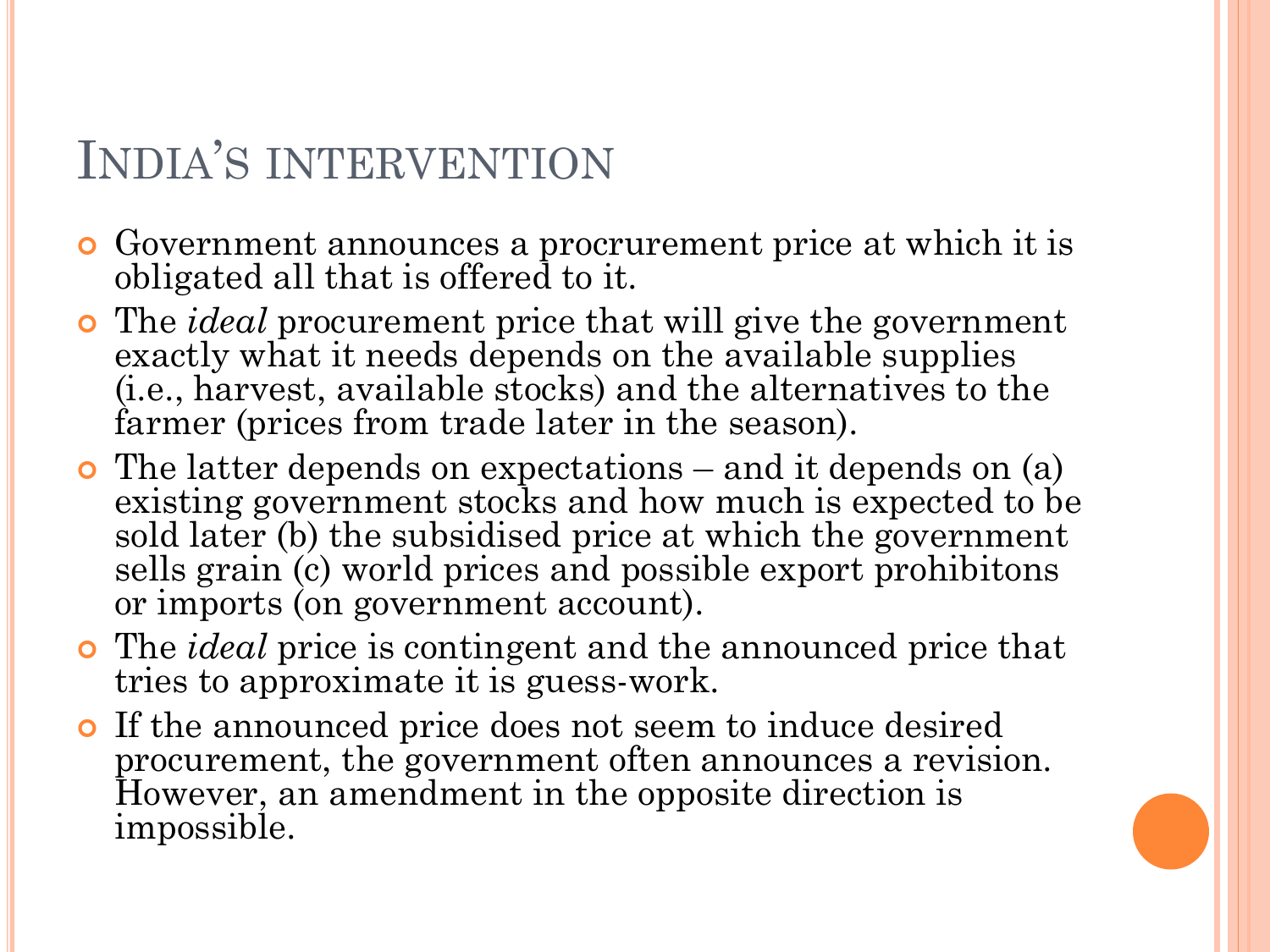### ANXIETY AND THE TIPPING POINT

- o If there are signs of low procurement, a nervous government (because of the PDS commitment) is quick to hike prices.
- o If the prices are `too high', the private sector fears market sales by government later in the season and withdraws from government.
- More stocks are dumped on the government than desired.
- Once there is a problem with excess stocks, the situation tends to continue unless there are exports or a drought.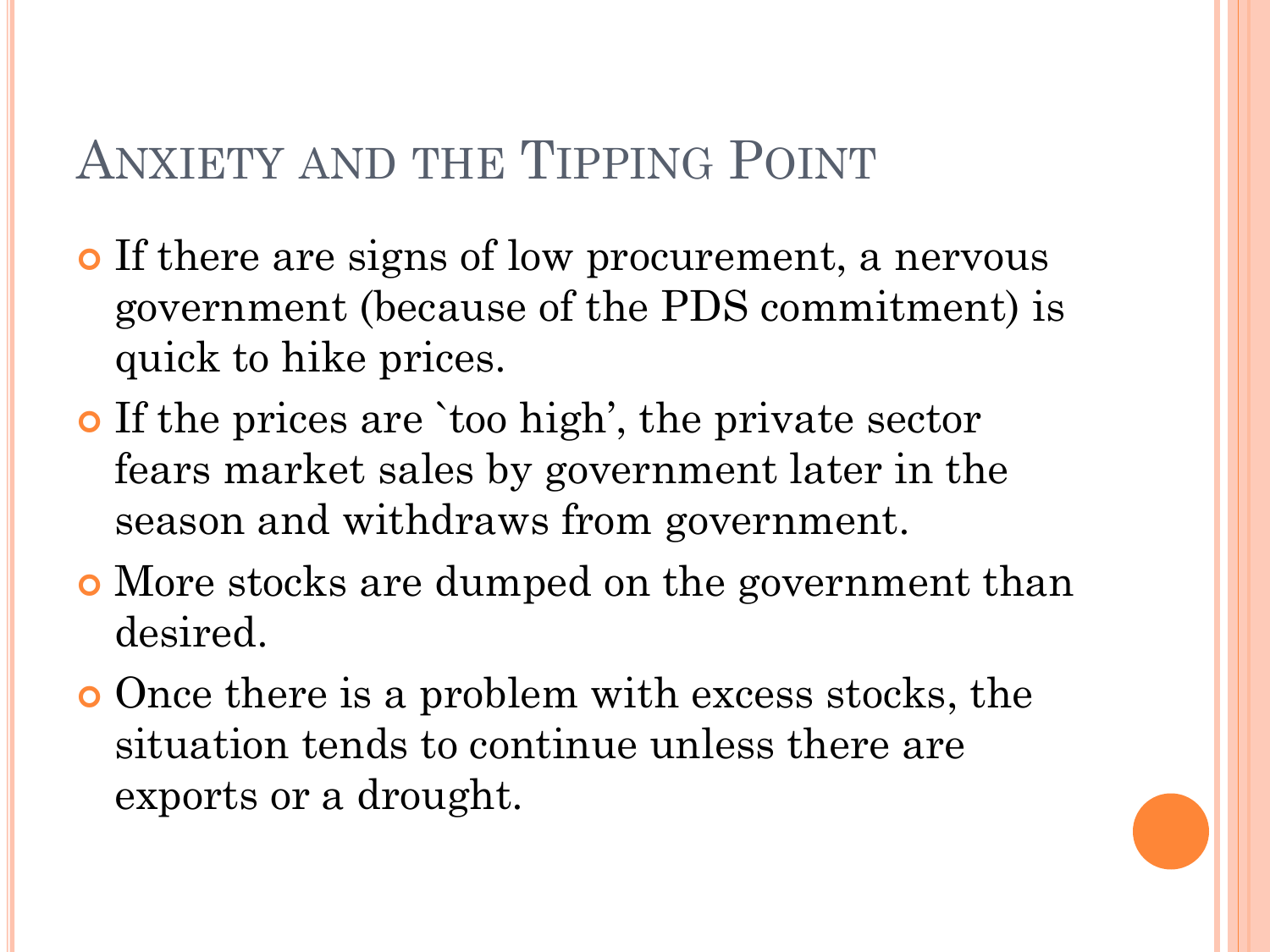### EXPORT PROHIBITIONS

- India imposed curbs on rice exports starting from October 2007.
- Opinion is divided whether it sparked the spiral in rice prices or whether the curbs anticipated the spiral.
- It is clear however, the main trigger was the desire to obtain adequate (and relatively inexpensive) rice for the PDS in the face of what was feared as a global shortage.
- With the export curbs in place, procurement touched record levels in 2008. Essentially government purchase displaced private trade and once again the problem of excess stocks came to the fore.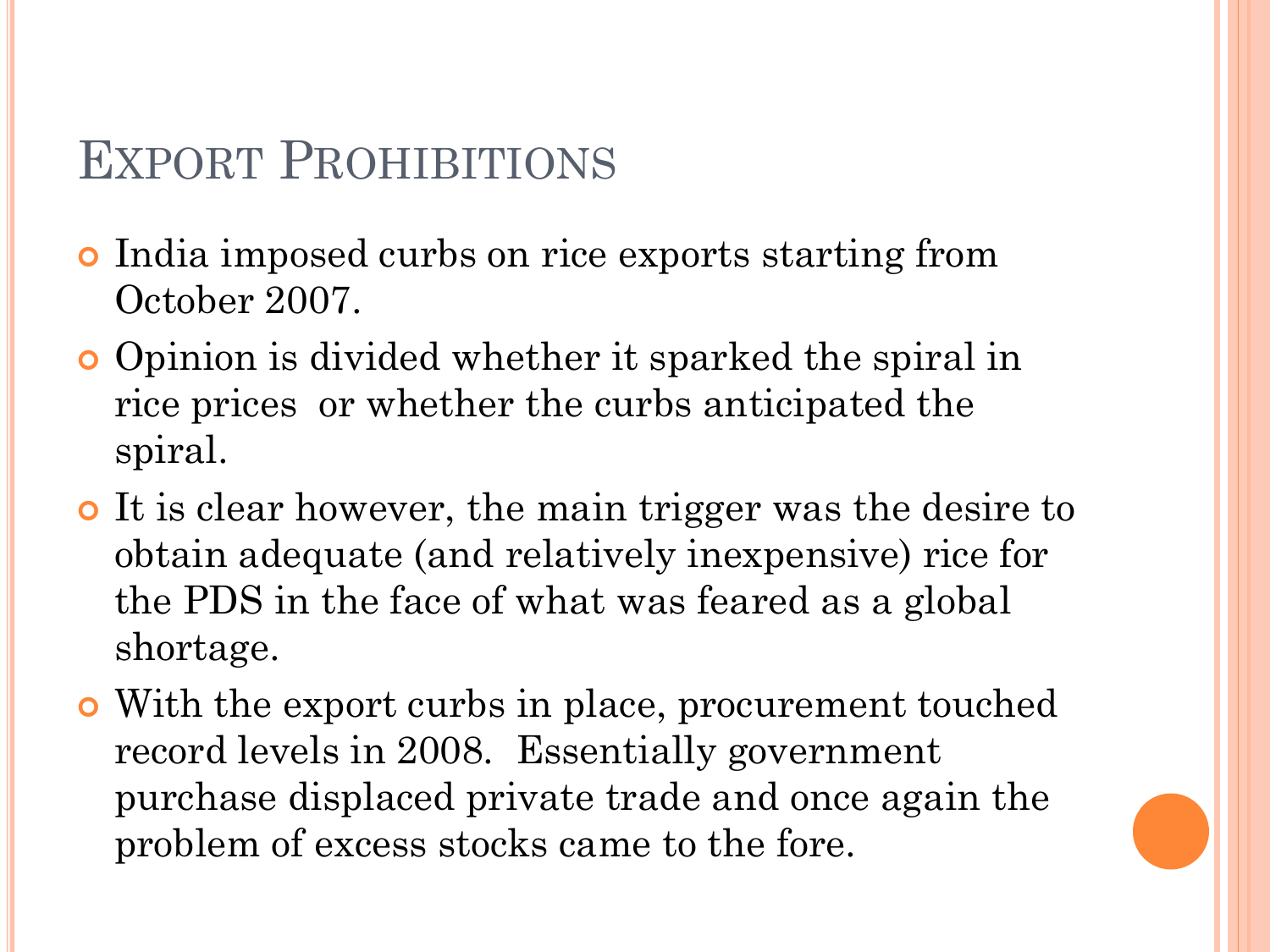# YEAR-ENDING STOCKS AND AVERAGE PRICE LEVELS

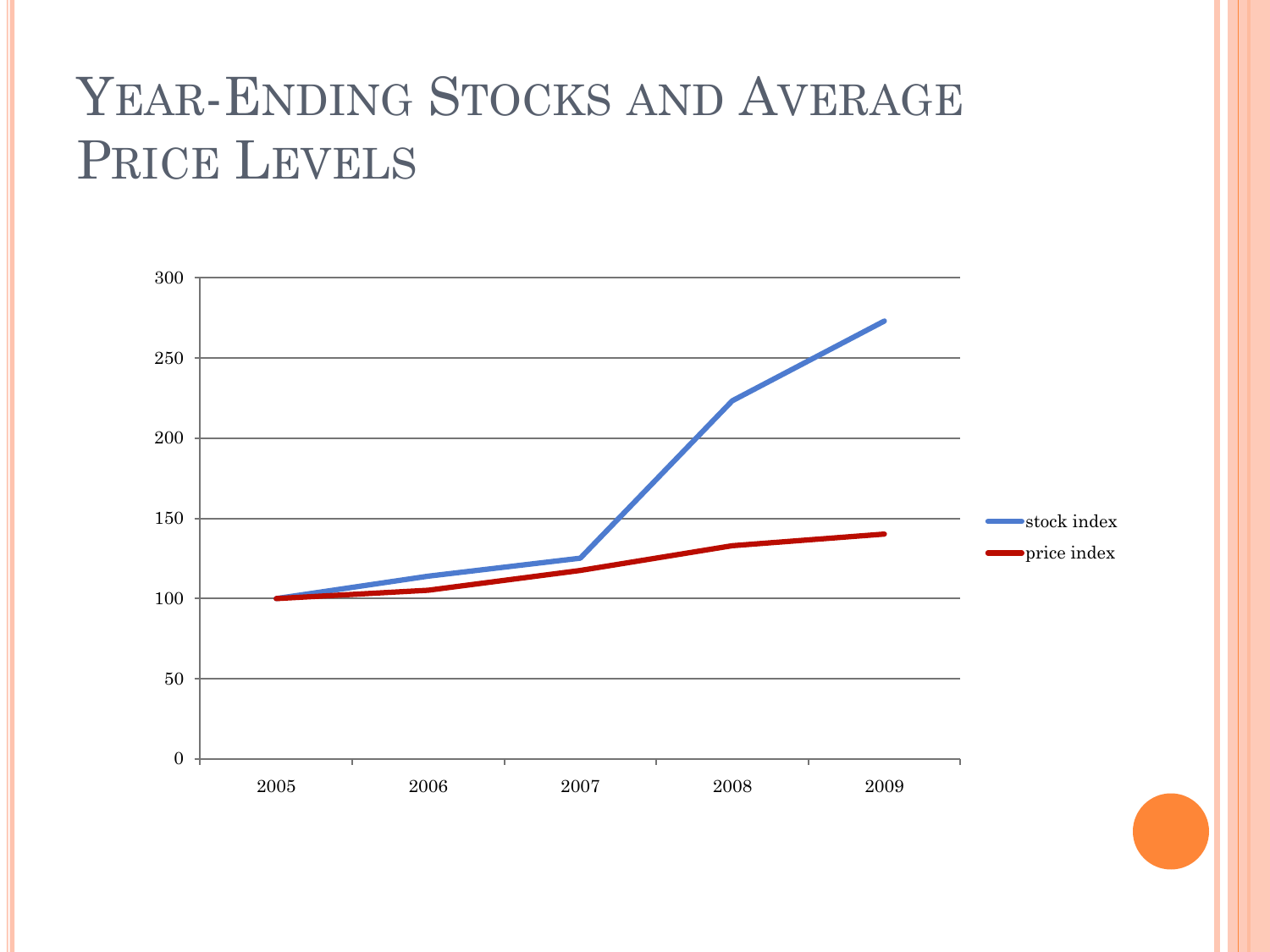## A GENERIC PROBLEM: STOCK BUILDING IN TIMES OF CRISIS



Source: USDA Foreign Agricultural Service, Production, Supply and Distribution Online. The following countries are included: Brunei, Indonesia, Laos, Malaysia, the Philippines, Singapore.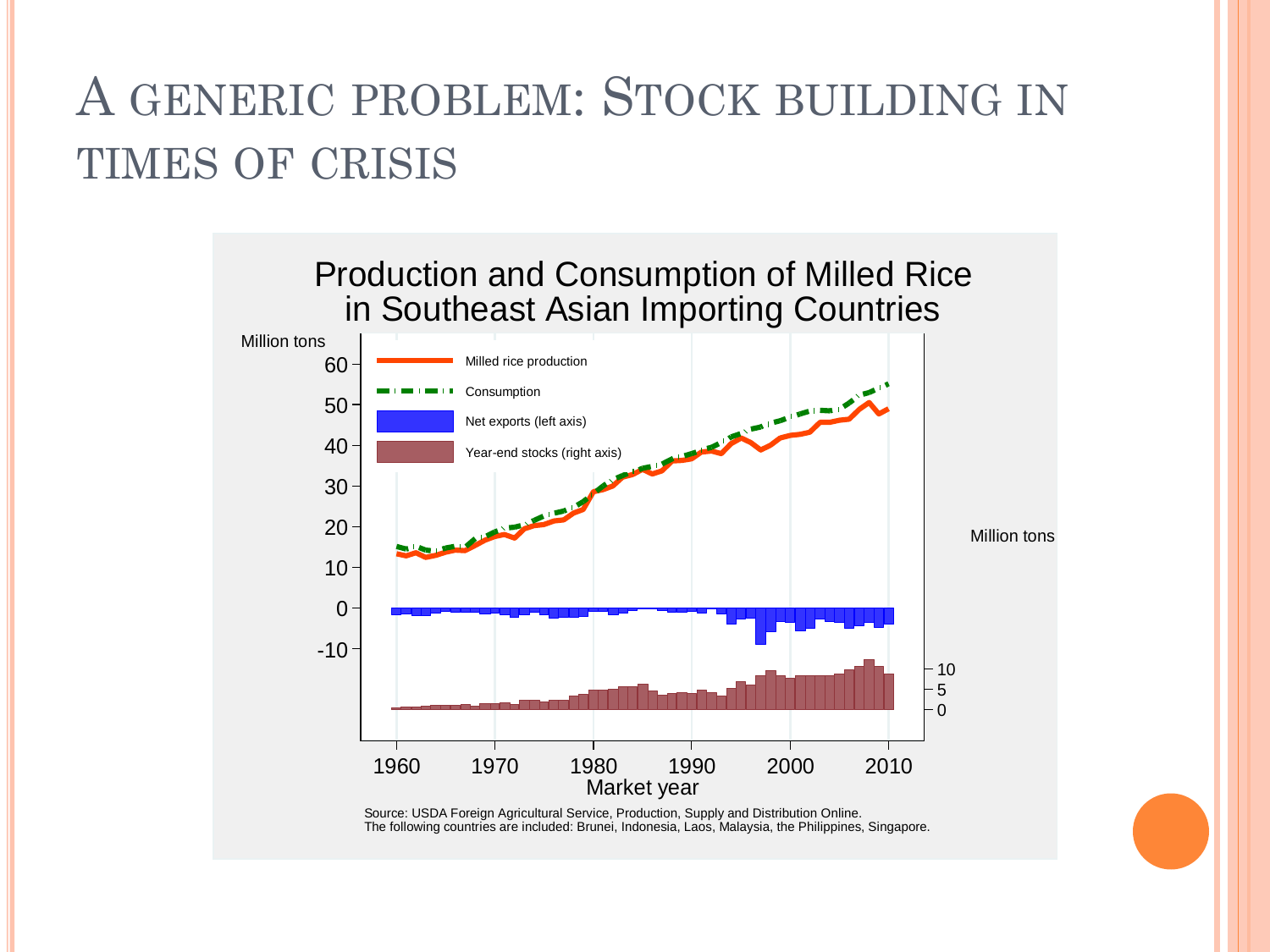# % PRICE RISE IN SOUTH EAST ASIA NOT MUCH DIFFERENT FROM WEST AFRICA

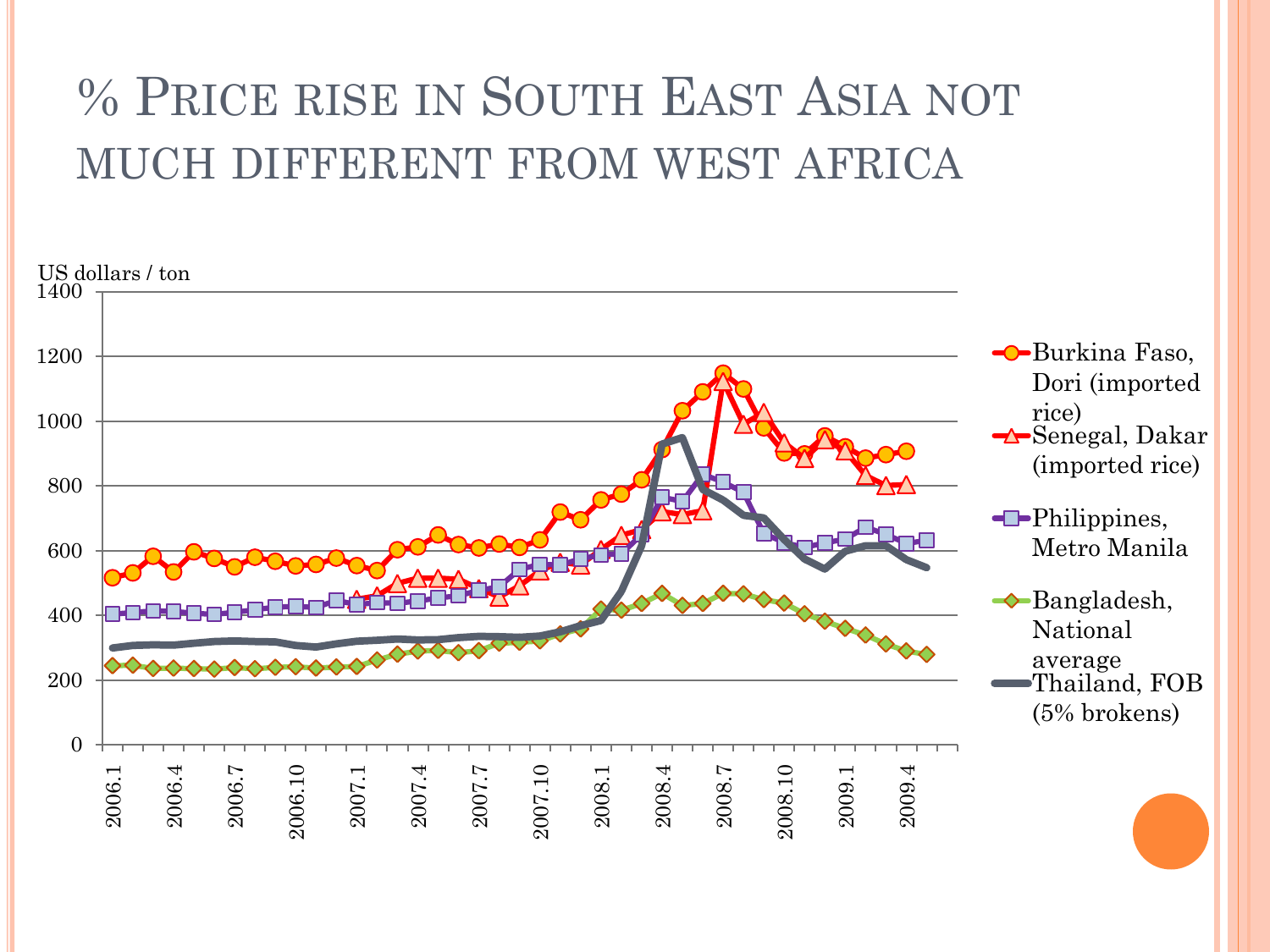### TAKE-AWAY

- Absence of perfect risk markets justify market interventions.
- **E** Even if they are not captured by political interests, market interventions that work well are hard to design and execute.
- The tendency to carry excess stocks has damaged the stabilization program of the Indian government.
- Derivative markets are a limited option they do not exist for all commodities.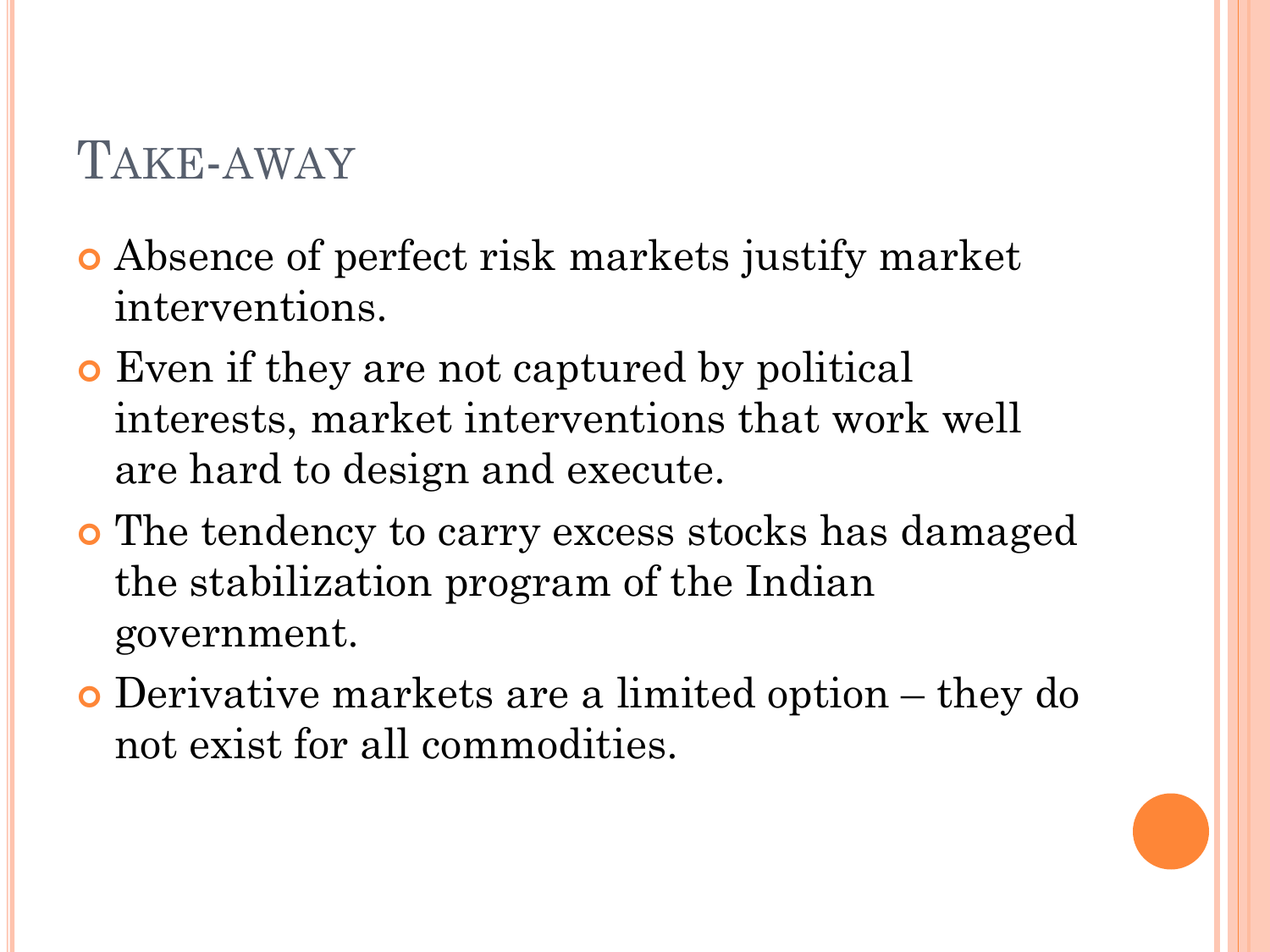## TAKE-AWAY 2

- Even when they do, the usual requirements of government oversight and audit do not mesh well with needs of commercial risk management.
- Also would need exceptional institutions to prevent insider-trading.
- Can governments forward contract with an international agency that hedges in commodity exchanges?